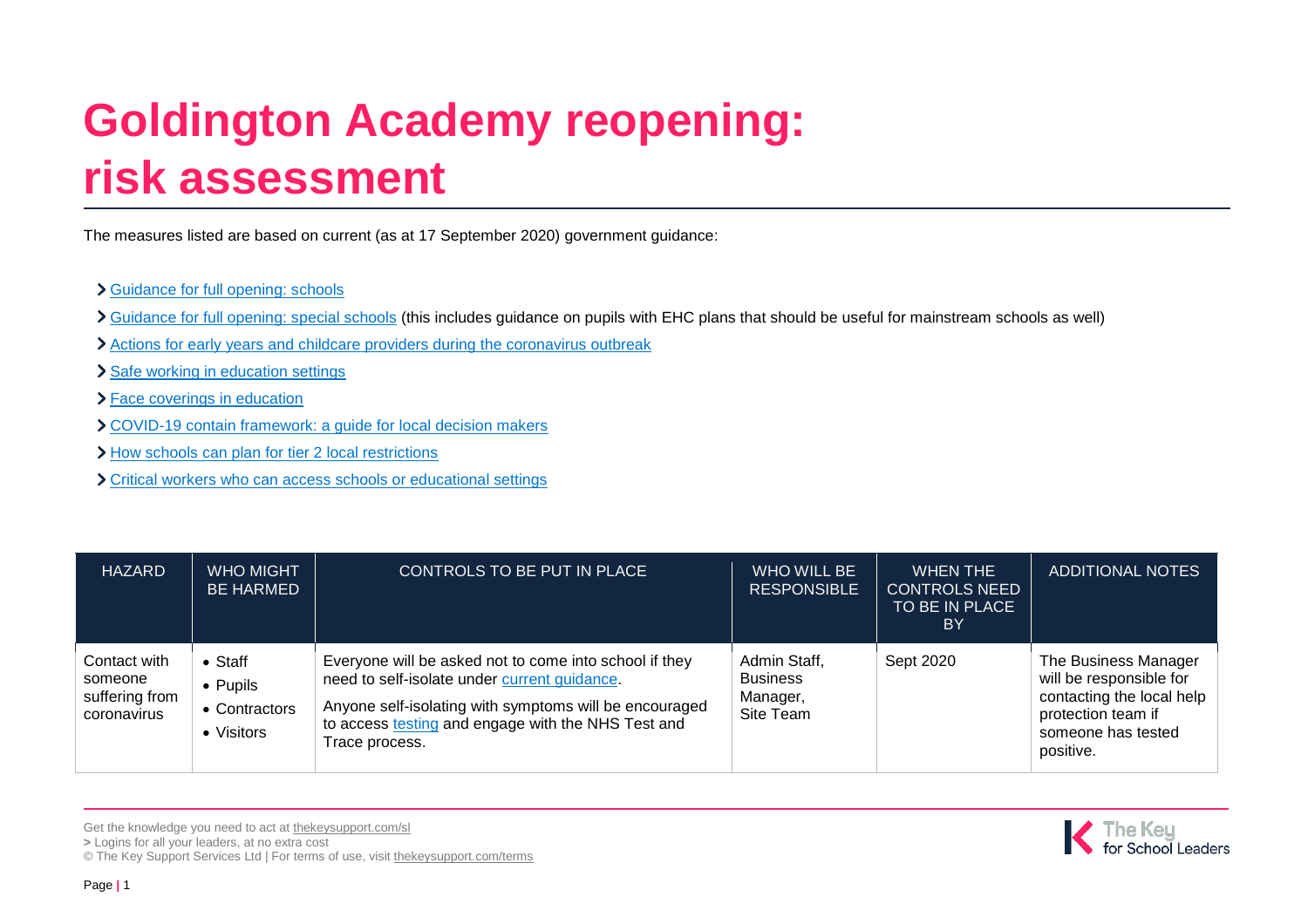| <b>HAZARD</b> | <b>WHO MIGHT</b><br><b>BE HARMED</b> | CONTROLS TO BE PUT IN PLACE                                                                                                                                                                                                                                                                                                                                                                                                                                                                                                                                                                                                                                                                                                                                                                                                                                                                                                                                                                                                                                                                                                                                                                                                                                                                                                                                                                                                                                                          | WHO WILL BE<br><b>RESPONSIBLE</b> | <b>WHEN THE</b><br><b>CONTROLS NEED</b><br>TO BE IN PLACE<br><b>BY</b> | <b>ADDITIONAL NOTES</b>                                                                                                                                                                           |
|---------------|--------------------------------------|--------------------------------------------------------------------------------------------------------------------------------------------------------------------------------------------------------------------------------------------------------------------------------------------------------------------------------------------------------------------------------------------------------------------------------------------------------------------------------------------------------------------------------------------------------------------------------------------------------------------------------------------------------------------------------------------------------------------------------------------------------------------------------------------------------------------------------------------------------------------------------------------------------------------------------------------------------------------------------------------------------------------------------------------------------------------------------------------------------------------------------------------------------------------------------------------------------------------------------------------------------------------------------------------------------------------------------------------------------------------------------------------------------------------------------------------------------------------------------------|-----------------------------------|------------------------------------------------------------------------|---------------------------------------------------------------------------------------------------------------------------------------------------------------------------------------------------|
|               |                                      | If a symptomatic person comes into school, they will be<br>sent home immediately or isolated until they can be<br>picked up. The small meeting room in the reception area<br>will be used for this purpose. 999 will be called if they are<br>seriously ill or injured or their life is at risk.<br>In the case of a symptomatic pupil who needs to be<br>supervised before being picked up:<br>If a distance of 2m can't be maintained,<br>$\bullet$<br>supervising staff will wear a fluid-resistant surgical<br>mask<br>If contact is necessary, supervising staff will also<br>wear disposable gloves and a disposable apron<br>If there's a risk of splashing to the eyes, such as<br>from coughing, spitting or vomiting, supervising<br>staff will also wear eye protection<br>Supervising staff will wash their hands thoroughly for 20<br>seconds after the pupil has been picked up.<br>Home testing kits are available in school, these will be<br>given to parents/carers collecting symptomatic children,<br>and to staff who've developed symptoms at school, if<br>providing one will increase the likelihood of them getting<br>tested.<br>Only in exceptional circumstances will staff take<br>symptomatic children home themselves, and in this case<br>one of the following steps will be taken:<br>Use of a vehicle with a bulkhead (i.e. the driver is<br>in a separate compartment to any passengers); or<br>The driver and passenger will maintain a distance |                                   |                                                                        | The Site Team will be<br>responsible for ensuring<br>deep clean is carried out<br>Admin Staff will<br>supervise anyone with<br>symptoms,<br>communicate with<br>parents and advise on<br>testing. |

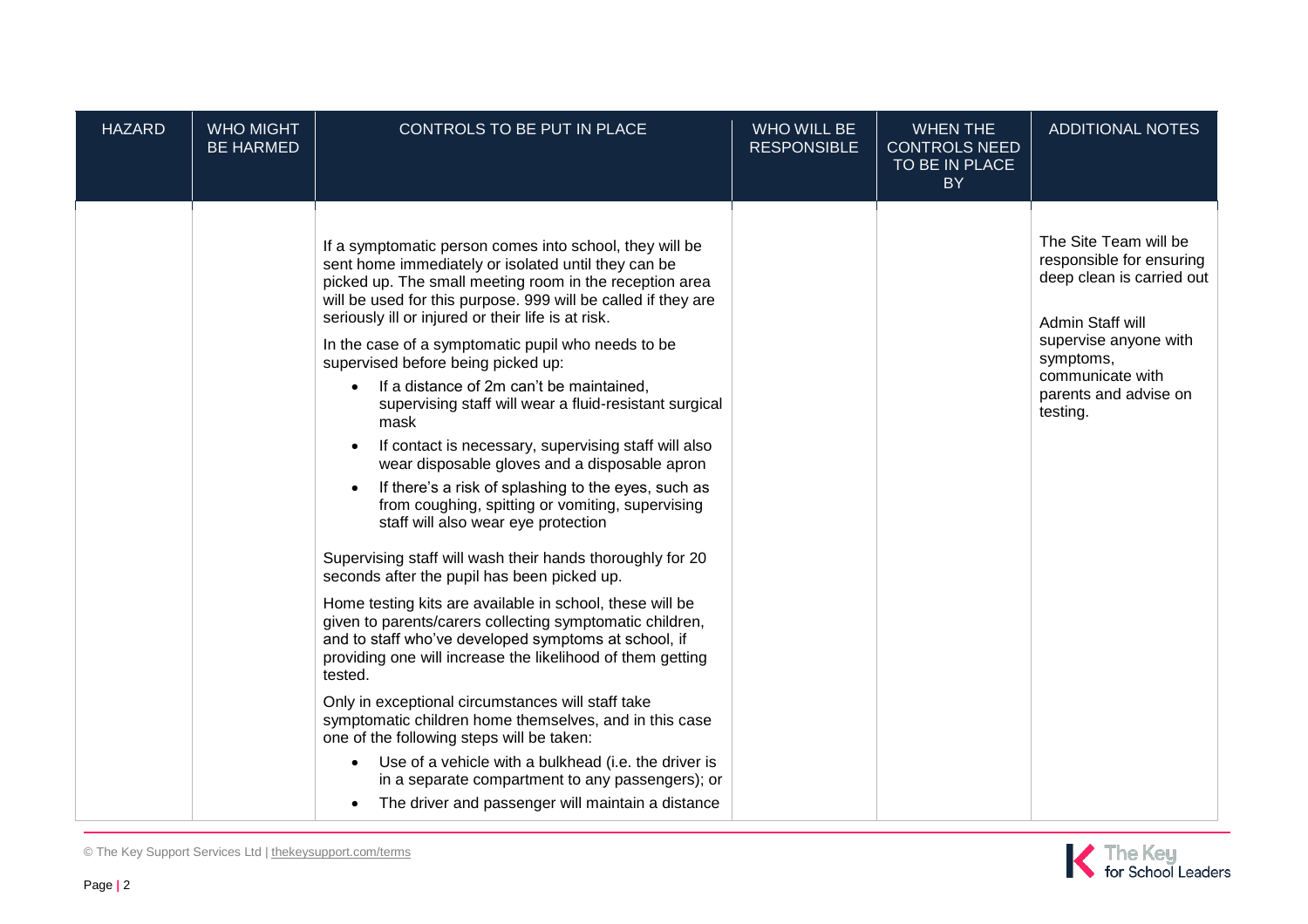| <b>HAZARD</b> | <b>WHO MIGHT</b><br><b>BE HARMED</b> | CONTROLS TO BE PUT IN PLACE                                                                                                                                                                                                                                                                                                                                                                                                                                                                                                                                                                                                                                                                                                                                                                                                                                                                                                                                                                                                                                                                                                                                                                                                                                                                                                                                                                                                                                                                                                                                                                         | <b>WHO WILL BE</b><br><b>RESPONSIBLE</b> | <b>WHEN THE</b><br><b>CONTROLS NEED</b><br>TO BE IN PLACE<br><b>BY</b> | <b>ADDITIONAL NOTES</b> |
|---------------|--------------------------------------|-----------------------------------------------------------------------------------------------------------------------------------------------------------------------------------------------------------------------------------------------------------------------------------------------------------------------------------------------------------------------------------------------------------------------------------------------------------------------------------------------------------------------------------------------------------------------------------------------------------------------------------------------------------------------------------------------------------------------------------------------------------------------------------------------------------------------------------------------------------------------------------------------------------------------------------------------------------------------------------------------------------------------------------------------------------------------------------------------------------------------------------------------------------------------------------------------------------------------------------------------------------------------------------------------------------------------------------------------------------------------------------------------------------------------------------------------------------------------------------------------------------------------------------------------------------------------------------------------------|------------------------------------------|------------------------------------------------------------------------|-------------------------|
|               |                                      | of 2m from each other; or<br>The driver will use PPE (the same PPE as when<br>supervising a symptomatic pupil, as explained<br>above) and the passenger will wear a face mask<br>if they are old enough and able to do so<br>If a parent or carer insists that a pupil with symptoms<br>attends school, the school will use reasonable judgement<br>and refuse the child if this is necessary to protect pupils<br>and staff. The school will consider all circumstances and<br>the latest public health advice when making this decision.<br>A deep clean will take place in the areas that the<br>symptomatic person has been in, and PPE will be<br>disposed of properly, following decontamination guidance.<br>If the school becomes aware that a pupil or a staff<br>member has tested positive for coronavirus, the school<br>will contact the DfE helpline on 0800 046 8687 and select<br>option 1 for advice. The advice service (or local health<br>protection team, if the call is escalated to them), will carry<br>out a rapid risk assessment to confirm who's been in<br>close contact with the person when infectious. The school<br>will ask (using a template letter from the local health<br>protection team) these people to self-isolate for 14 days<br>from the day they were last in close contact.<br>To help with this, records will be kept of:<br>The pupils and staff in each group<br>$\bullet$<br>Any close contact that takes place between<br>children and staff in different groups<br>Close contact means:<br>Direct close contact – face-to-face contact with an |                                          |                                                                        |                         |

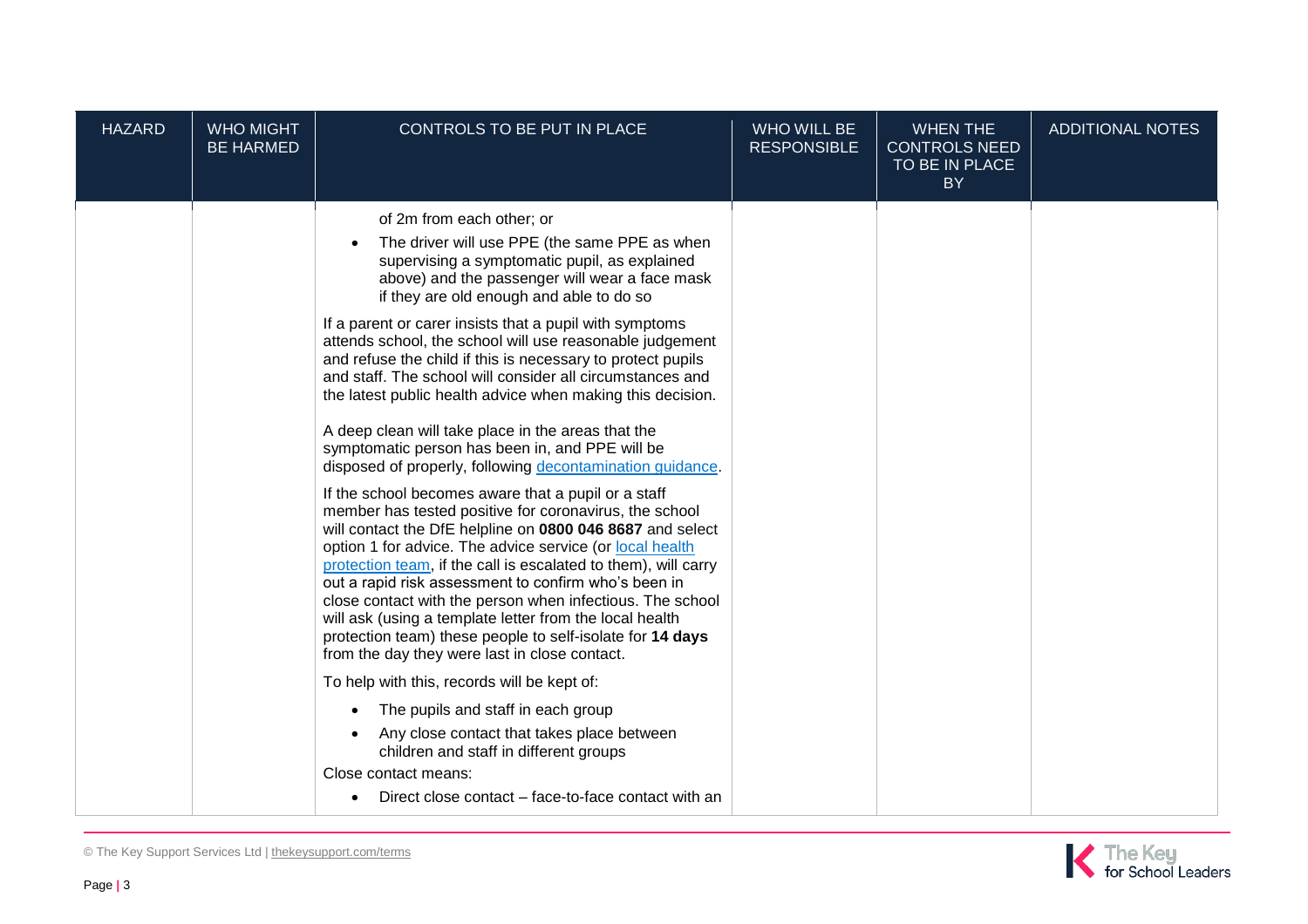| <b>HAZARD</b>                                                        | <b>WHO MIGHT</b><br><b>BE HARMED</b> | CONTROLS TO BE PUT IN PLACE                                                                                                                                                                                                                                                                                                                                                                                                                                                                                                                                                                                                                                                                                                                              | <b>WHO WILL BE</b><br><b>RESPONSIBLE</b> | <b>WHEN THE</b><br><b>CONTROLS NEED</b><br>TO BE IN PLACE<br><b>BY</b> | <b>ADDITIONAL NOTES</b> |
|----------------------------------------------------------------------|--------------------------------------|----------------------------------------------------------------------------------------------------------------------------------------------------------------------------------------------------------------------------------------------------------------------------------------------------------------------------------------------------------------------------------------------------------------------------------------------------------------------------------------------------------------------------------------------------------------------------------------------------------------------------------------------------------------------------------------------------------------------------------------------------------|------------------------------------------|------------------------------------------------------------------------|-------------------------|
|                                                                      |                                      | infected person for more than 1 minute, within 1<br>metre, including:<br>Being coughed on,<br>$\circ$<br>A face-to-face conversation, or<br>$\circ$<br>Unprotected physical contact (skin-to-<br>$\circ$<br>skin)<br>Proximity contacts - extended close contact<br>(within 1 to 2 metres for more than 15 minutes)<br>with an infected person<br>Travelling in a small car with an infected person<br>$\bullet$<br>If there are 2 or more confirmed cases within 14 days, or<br>an overall rise in sickness absence where coronavirus is<br>suspected, the school will work with the local health<br>protection team to decide if additional action is needed.<br>Any advice given by the team will be followed.                                        |                                          |                                                                        |                         |
| Contact with<br>coronavirus<br>when getting<br>to and from<br>school |                                      | Everyone will be encouraged to walk or cycle into school,<br>and asked to avoid taking public transport during peak<br>times if possible. Staggered start and end times will be<br>implemented from September for year group bubbles.<br>Each year group will be given a ten-minute window to<br>arrive and a five-minute window to depart site.<br>Anyone who needs to take public transport will be<br>referred to government guidance.<br>Parents/carers who need to drop off and pick up pupils<br>will be told through messages:<br>• Their allocated drop off and collection times, with<br>different groups being given different times<br>• That only one parent/carer should attend<br>• Not to gather at entrance gates or doors, or enter the |                                          |                                                                        |                         |

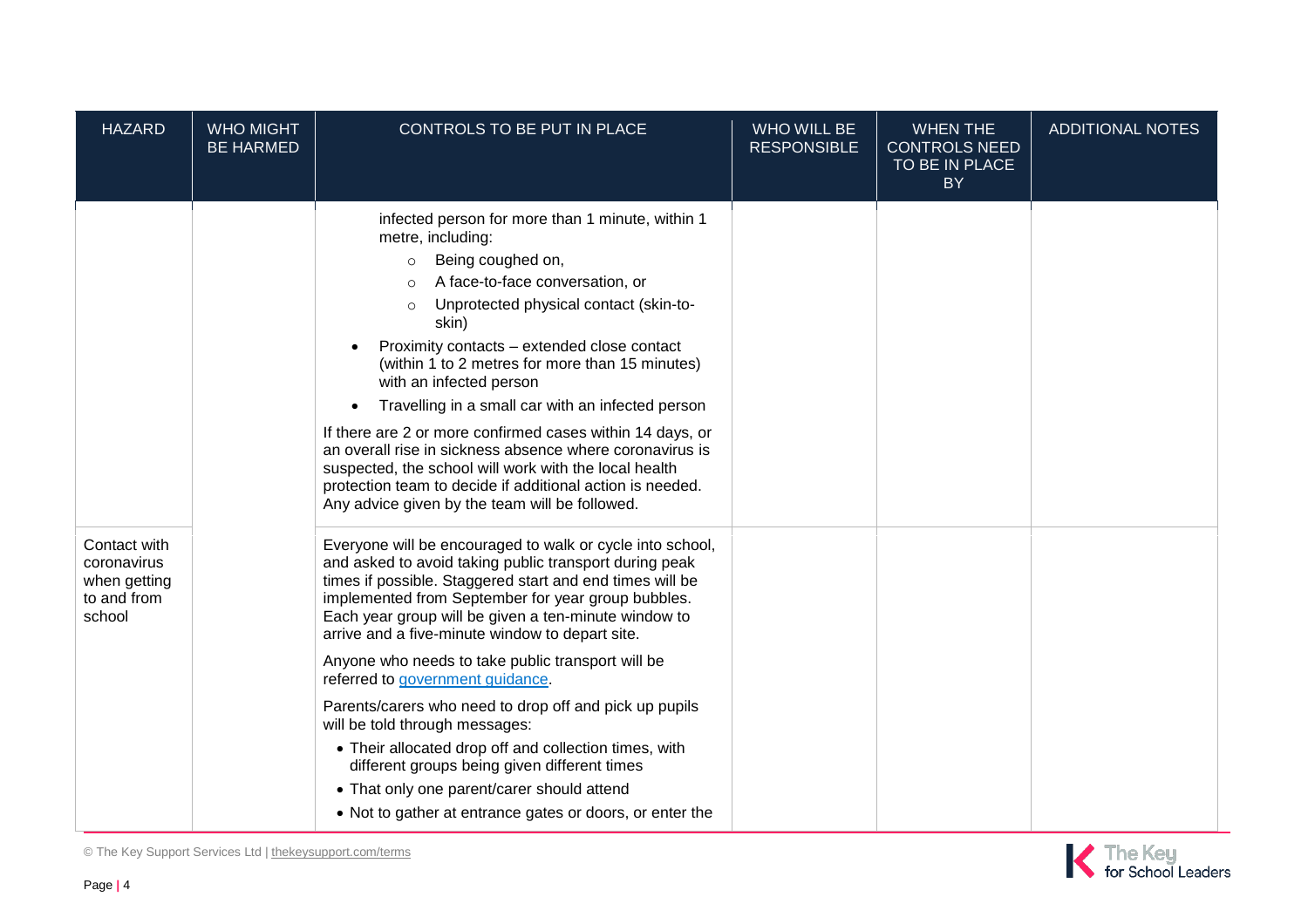| <b>HAZARD</b>                                                    | <b>WHO MIGHT</b><br><b>BE HARMED</b> | CONTROLS TO BE PUT IN PLACE                                                                                                                                                                                                                                                                                                                                                                                                                                                                                                                                                                                                                                                                                                | WHO WILL BE<br><b>RESPONSIBLE</b> | <b>WHEN THE</b><br><b>CONTROLS NEED</b><br>TO BE IN PLACE<br><b>BY</b> | <b>ADDITIONAL NOTES</b>                                                                                |
|------------------------------------------------------------------|--------------------------------------|----------------------------------------------------------------------------------------------------------------------------------------------------------------------------------------------------------------------------------------------------------------------------------------------------------------------------------------------------------------------------------------------------------------------------------------------------------------------------------------------------------------------------------------------------------------------------------------------------------------------------------------------------------------------------------------------------------------------------|-----------------------------------|------------------------------------------------------------------------|--------------------------------------------------------------------------------------------------------|
|                                                                  |                                      | site unless they have a pre-arranged appointment<br>• Anyone wearing any sort of face covering when<br>arriving to school will wash or sanitise their hands on<br>arrival (as all individuals will), dispose of/store the<br>covering, and wash their hands again when they<br>arrive at their classroom or office.                                                                                                                                                                                                                                                                                                                                                                                                        |                                   |                                                                        |                                                                                                        |
| Spreading<br>infection due<br>to touch,<br>sneezes and<br>coughs |                                      | Handwashing facilities will be provided. In areas where<br>there are no sinks hand sanitiser will be provided.<br>Free standing hand sanitising stations have been placed<br>in the following locations:<br>Main reception<br><b>Small Hall</b><br>Main Hall<br><b>Staff Room</b><br><b>Arts Centre</b><br><b>Performing Arts Centre</b><br>Sports Barn<br>Entrance to each stairwell<br>Everyone in school will:<br>• Frequently wash their hands with soap and water for<br>20 seconds and dry thoroughly using NHS guidelines,<br>or use alcohol-based hand sanitiser to cover all parts<br>of their hands<br>• Clean their hands on arrival, after breaks, if they<br>change rooms, before and after eating, and after | All staff                         |                                                                        | Site team to ensure<br>supplies are regularly<br>replenished.<br>All staff to promote good<br>hygiene. |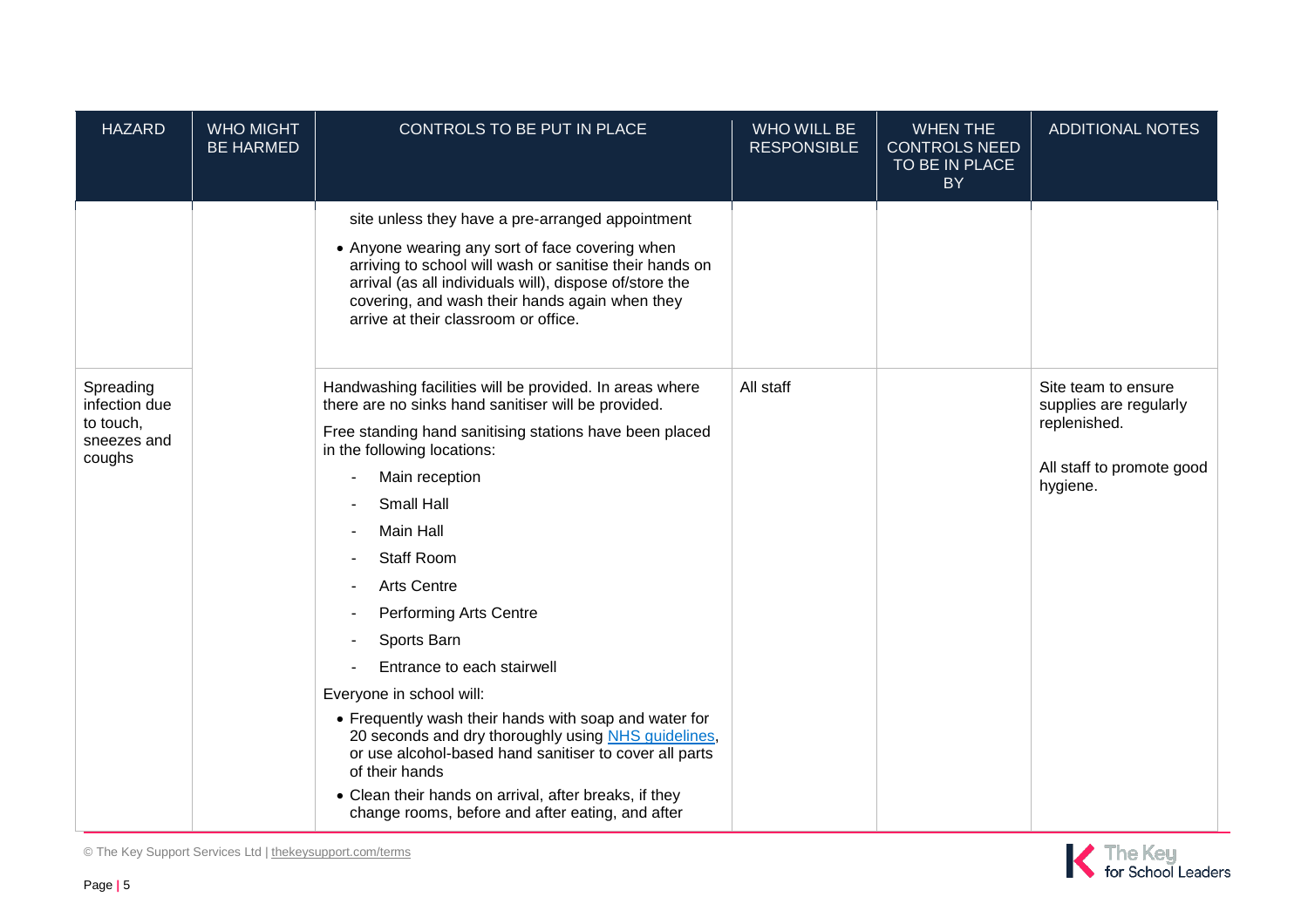| <b>HAZARD</b> | <b>WHO MIGHT</b><br><b>BE HARMED</b> | CONTROLS TO BE PUT IN PLACE                                                                                                                                                                                                                                                                                                                                                                                                                                                                                                                                                                                                                                                                                                                                                                                                                                                                                                                                                                                                                                                                                                                                                                                                                                                                                                                                                                                                                                                                                                    | <b>WHO WILL BE</b><br><b>RESPONSIBLE</b> | <b>WHEN THE</b><br><b>CONTROLS NEED</b><br>TO BE IN PLACE<br><b>BY</b> | <b>ADDITIONAL NOTES</b> |
|---------------|--------------------------------------|--------------------------------------------------------------------------------------------------------------------------------------------------------------------------------------------------------------------------------------------------------------------------------------------------------------------------------------------------------------------------------------------------------------------------------------------------------------------------------------------------------------------------------------------------------------------------------------------------------------------------------------------------------------------------------------------------------------------------------------------------------------------------------------------------------------------------------------------------------------------------------------------------------------------------------------------------------------------------------------------------------------------------------------------------------------------------------------------------------------------------------------------------------------------------------------------------------------------------------------------------------------------------------------------------------------------------------------------------------------------------------------------------------------------------------------------------------------------------------------------------------------------------------|------------------------------------------|------------------------------------------------------------------------|-------------------------|
|               |                                      | sneezing or coughing<br>• Be encouraged not to touch their mouth, eyes and<br>nose<br>• Use a tissue or elbow to cough or sneeze, and use<br>bins for tissue waste<br>Pupils will be encouraged to learn and practise these<br>habits in lessons and by posters put up across the school.<br>Help will be available for any pupils who have trouble<br>cleaning their hands independently. Skin friendly cleaning<br>wipes can be used as an alternative.<br>Supplies for soap, hand sanitiser and disposable paper<br>towels and tissues will be topped up regularly and<br>monitored to make sure they're not close to running out.<br>Lidded bins for tissues will be emptied throughout the<br>day.<br>Everyone will be asked to either keep on or put on a face<br>covering when arriving at school and moving to their<br>classroom or office, unless they're exempt from wearing<br>one.<br>Everyone will also be asked to wear a face covering<br>whenever they're moving around the premises, outside of<br>classrooms or activity rooms, such as corridors and<br>communal areas where social distancing cannot be easily<br>maintained. Once they have arrived at their destination<br>and need to take the covering off, they will sanitise their<br>hands on arrival, (as all individuals will) dispose of/store<br>the covering in a plastic bag and re-sanitise their hands.<br>A supply of spare face coverings will be kept for anyone<br>who arrives without one or has a covering that's unsafe to<br>wear. |                                          |                                                                        |                         |

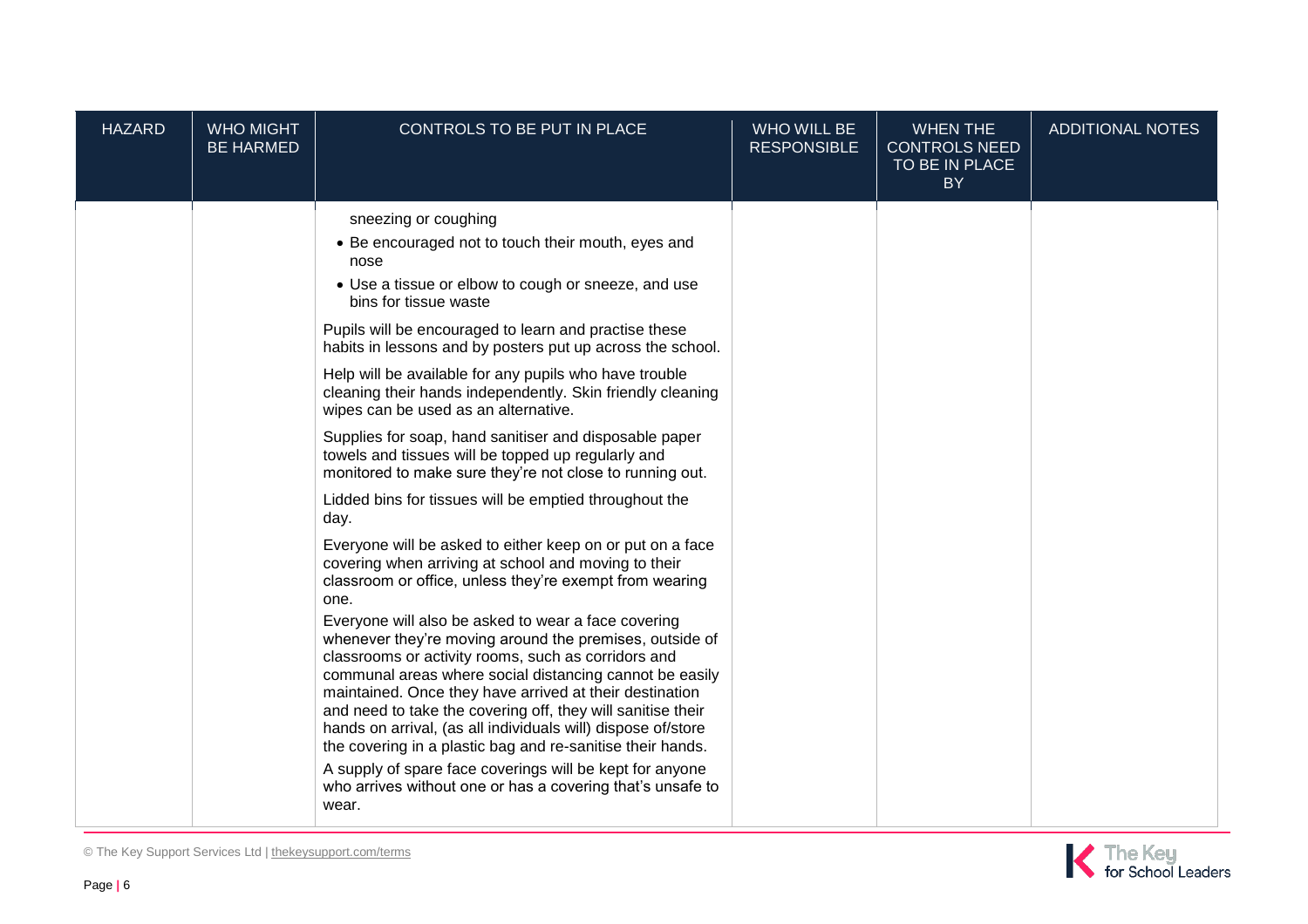| <b>HAZARD</b>                                                                   | <b>WHO MIGHT</b><br><b>BE HARMED</b> | CONTROLS TO BE PUT IN PLACE                                                                                                                                                                                                                                                                                                                                                                                                                                                                                                                                                                                                                                                                                                                                                                                                                                                                                                                                                                                                                                                                                                                                                          | WHO WILL BE<br><b>RESPONSIBLE</b> | <b>WHEN THE</b><br><b>CONTROLS NEED</b><br>TO BE IN PLACE<br>BY | <b>ADDITIONAL NOTES</b> |
|---------------------------------------------------------------------------------|--------------------------------------|--------------------------------------------------------------------------------------------------------------------------------------------------------------------------------------------------------------------------------------------------------------------------------------------------------------------------------------------------------------------------------------------------------------------------------------------------------------------------------------------------------------------------------------------------------------------------------------------------------------------------------------------------------------------------------------------------------------------------------------------------------------------------------------------------------------------------------------------------------------------------------------------------------------------------------------------------------------------------------------------------------------------------------------------------------------------------------------------------------------------------------------------------------------------------------------|-----------------------------------|-----------------------------------------------------------------|-------------------------|
| Spreading<br>infection<br>through<br>contact with<br>coronavirus<br>on surfaces |                                      | Cleaning staff will regularly clean frequently touched<br>surfaces using standard cleaning products (e.g.<br>detergent), including:<br>• Banisters<br>• Classroom desks and tables<br>• Bathroom facilities (including taps and flush buttons)<br>• Door and window handles<br>$\bullet$ Furniture<br>• Light switches<br>• Reception desks<br>• Computer equipment (including keyboards and<br>mouse)<br>• Telephones<br>Items that need laundering (e.g. towels, flannels, bedding)<br>will be washed regularly in accordance with the<br>manufacturer's instructions, on the warmest water setting.<br>These items will not be shared between children between<br>washes.<br>Areas of the school that are used by pupils will be<br>cleaned thoroughly at the end of the day. Cleaners and<br>the site team have been provided with a checklist and<br>additional cleaning requirements are logged on a<br>spreadsheet to ensure all areas are covered.<br>The site team will ensure that there is a sufficient supply<br>of disposable gloves, tissues and two bottles of sanitiser<br>in every classroom every day (one sanitiser for the<br>students and one for the teacher). | Site Team<br>Cleaners             |                                                                 |                         |

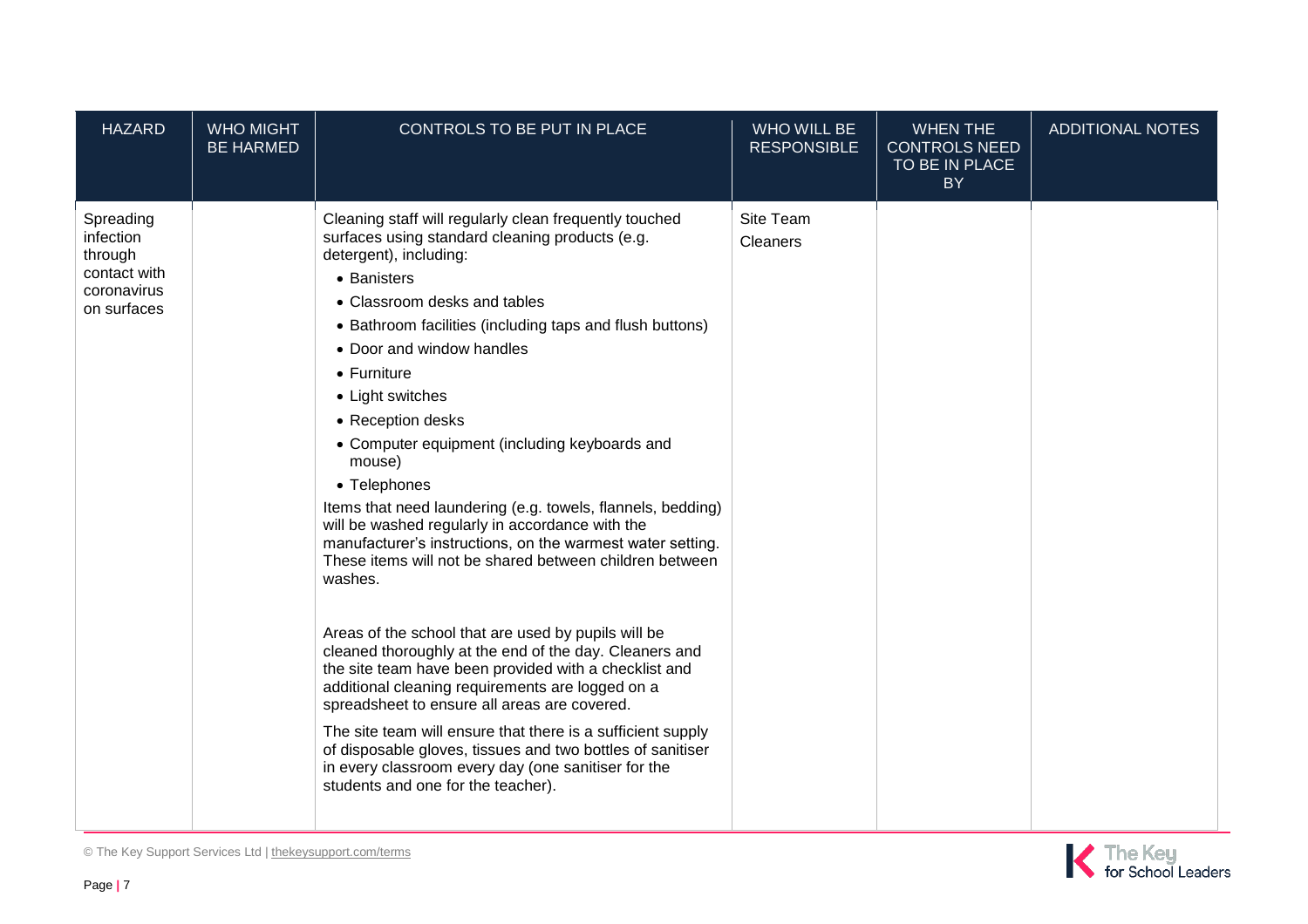| <b>HAZARD</b> | <b>WHO MIGHT</b><br><b>BE HARMED</b> | CONTROLS TO BE PUT IN PLACE                                                                                                                                                                                                                                          | <b>WHO WILL BE</b><br><b>RESPONSIBLE</b> | <b>WHEN THE</b><br><b>CONTROLS NEED</b><br>TO BE IN PLACE<br><b>BY</b> | <b>ADDITIONAL NOTES</b> |
|---------------|--------------------------------------|----------------------------------------------------------------------------------------------------------------------------------------------------------------------------------------------------------------------------------------------------------------------|------------------------------------------|------------------------------------------------------------------------|-------------------------|
|               |                                      | Pupils and parents/carers will be asked to limit the<br>amount of equipment they bring into school each day to<br>essentials like bags, lunch boxes, hats, coats, books,<br>stationery and mobile phones.                                                            |                                          |                                                                        |                         |
|               |                                      | Every child will be provided with a labelled zip wallet, a<br>whiteboard (or diary) a purple pen and a whiteboard pen.<br>All their personal stationery should be kept at school in<br>these wallets.                                                                |                                          |                                                                        |                         |
|               |                                      | Pupils and/or teachers will hand out exercise books and<br>text books within bubbles (form groups). They will be<br>expected to sanitise their hands both before and after<br>giving out and collecting in books.                                                    |                                          |                                                                        |                         |
|               |                                      | Although every child should have a glue stick, extra glue<br>sticks (in packs of six) and class sets of scissors will be<br>available from student services. After use they must be<br>returned where they will be stored for 48/72 hours before<br>being re-issued. |                                          |                                                                        |                         |
|               |                                      | Any resources shared between groups, such as sports,<br>art and science equipment, will be either:                                                                                                                                                                   |                                          |                                                                        |                         |
|               |                                      | • Cleaned frequently and meticulously, and always<br>between groups using them; or                                                                                                                                                                                   |                                          |                                                                        |                         |
|               |                                      | • Rotated so they can be unused and out of reach for<br>48 hours (72 hours for plastics) between use by<br>different groups                                                                                                                                          |                                          |                                                                        |                         |
|               |                                      | The same rules will be followed for books and other<br>shared resources that pupils or staff take home. However,<br>unnecessary sharing will be avoided, especially where it                                                                                         |                                          |                                                                        |                         |



© The Key Support Services Ltd | [thekeysupport.com/terms](https://thekeysupport.com/terms-of-use)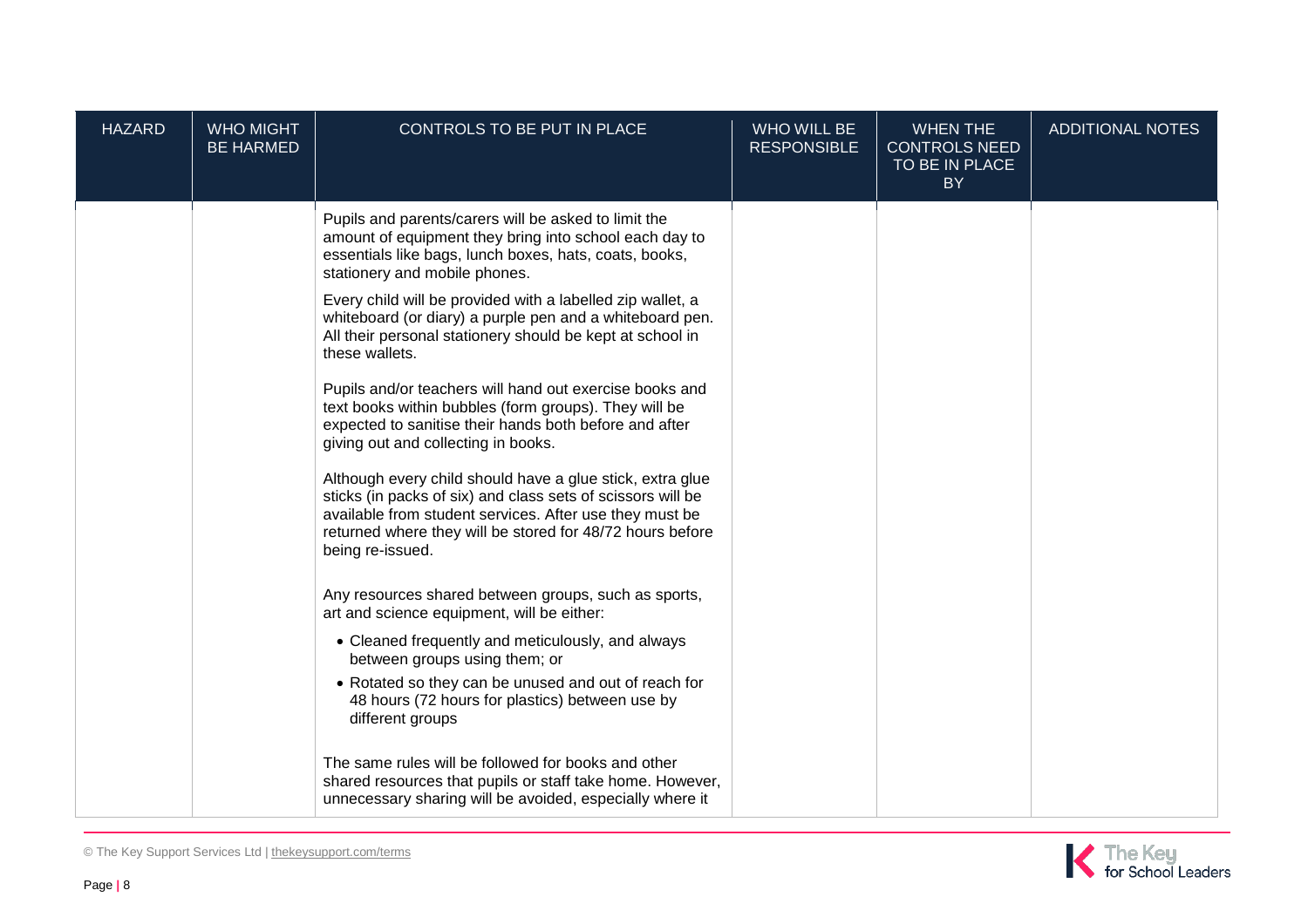| <b>HAZARD</b> | <b>WHO MIGHT</b><br><b>BE HARMED</b> | CONTROLS TO BE PUT IN PLACE                                                                                                                                                                                                                                                                                                                                                                                                                                                                                                                                                                                                                                                                                                                                                                                                                                                                                                                                                                                                                                                                                                                                                                                                                                                                                                                                                              | <b>WHO WILL BE</b><br><b>RESPONSIBLE</b> | <b>WHEN THE</b><br><b>CONTROLS NEED</b><br>TO BE IN PLACE<br><b>BY</b> | <b>ADDITIONAL NOTES</b> |
|---------------|--------------------------------------|------------------------------------------------------------------------------------------------------------------------------------------------------------------------------------------------------------------------------------------------------------------------------------------------------------------------------------------------------------------------------------------------------------------------------------------------------------------------------------------------------------------------------------------------------------------------------------------------------------------------------------------------------------------------------------------------------------------------------------------------------------------------------------------------------------------------------------------------------------------------------------------------------------------------------------------------------------------------------------------------------------------------------------------------------------------------------------------------------------------------------------------------------------------------------------------------------------------------------------------------------------------------------------------------------------------------------------------------------------------------------------------|------------------------------------------|------------------------------------------------------------------------|-------------------------|
|               |                                      | doesn't contribute to pupil education and development.<br>Individual and very frequently used equipment, like pens<br>and pencils, will not be shared.<br>Marking: Live marking is encouraged. Where books need<br>to be marked, staff are encouraged to leave them for 48<br>hours before removing them for marking. The same 48<br>hours should be applied before work is handed back to<br>the student. SLT appreciate that this may mean work is<br>not marked as frequently; this is particularly the case for<br>those subjects where teachers see the pupils daily (e.g.<br>English & maths).<br>Therapy equipment, such as physiotherapy or sensory<br>equipment, will be cleaned between each use. If this is<br>not possible or practical, it will be:<br>• Restricted to one user; or<br>Rotated so it can be unused for 48 hours (72<br>hours for plastics) between use by different<br>individuals<br>Shared rooms, such as halls and dining areas, will be<br>cleaned between different groups using them.<br>Toilets will be cleaned after lunch and at the end of the<br>day. There will be a plentiful supply of paper towels and<br>sanitiser.<br>Photocopier: staff should sanitise their hands both before<br>and after using the photocopiers.<br>Staff room: use of the staff room should be kept to a<br>minimum. Staff are encouraged to bring in their own cold |                                          |                                                                        |                         |

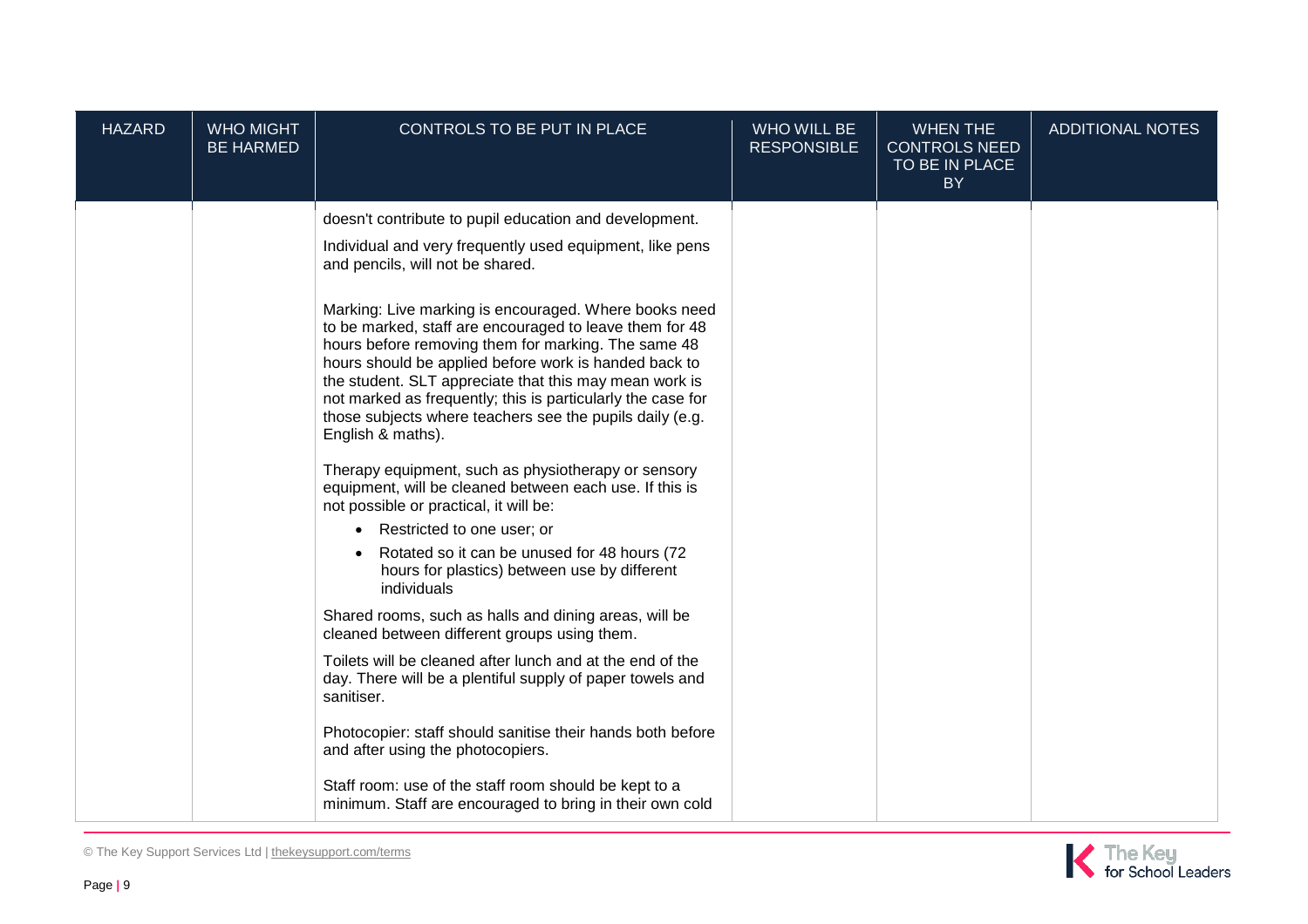| <b>HAZARD</b>                                                                  | <b>WHO MIGHT</b><br><b>BE HARMED</b> | CONTROLS TO BE PUT IN PLACE                                                                                                                                                                                                                                                                                                                                                                                                                                                                                       | <b>WHO WILL BE</b><br><b>RESPONSIBLE</b> | <b>WHEN THE</b><br><b>CONTROLS NEED</b><br>TO BE IN PLACE<br><b>BY</b> | <b>ADDITIONAL NOTES</b> |
|--------------------------------------------------------------------------------|--------------------------------------|-------------------------------------------------------------------------------------------------------------------------------------------------------------------------------------------------------------------------------------------------------------------------------------------------------------------------------------------------------------------------------------------------------------------------------------------------------------------------------------------------------------------|------------------------------------------|------------------------------------------------------------------------|-------------------------|
|                                                                                |                                      | drinks/lunches which should be kept in a personal cool<br>bag rather than using the fridge. Hand sanitiser will be<br>available in the kitchen area. Every second seat has been<br>taped off and must not be used.<br>The work room: some seating has been removed to<br>facilitate social distancing. The staff room can be utilised<br>as a work space (see above). Where a teacher has a<br>non-contact time and they are not needed for duty, there<br>is no necessity to work from school. Please agree with |                                          |                                                                        |                         |
|                                                                                |                                      | SLT first.<br>If a person with a confirmed case of coronavirus has been<br>in school, a deep clean will take place in the areas that<br>the person has been in, following decontamination<br>guidance.<br>Cleaning supplies will be topped up regularly and<br>monitored to make sure they're not close to running out.<br>Teachers will wash their hands and surfaces before and<br>after handling pupils' books.                                                                                                |                                          |                                                                        |                         |
|                                                                                |                                      | In addition to enhanced cleaning measures, all teachers<br>will be provided with a mouse and a keyboard for their<br>own personal use.                                                                                                                                                                                                                                                                                                                                                                            |                                          |                                                                        |                         |
| Spreading<br>infection due<br>to excessive<br>contact and<br>mixing<br>between |                                      | Pupils in Key Stage 3 will be kept to their class groups,<br>with the exception of maths, where they will be taught in<br>sets.<br>Pupils in Key Stage 4 will be kept to their year groups.<br>SLT have scrutinised the timetable and made room                                                                                                                                                                                                                                                                   | <b>SLT</b>                               |                                                                        |                         |

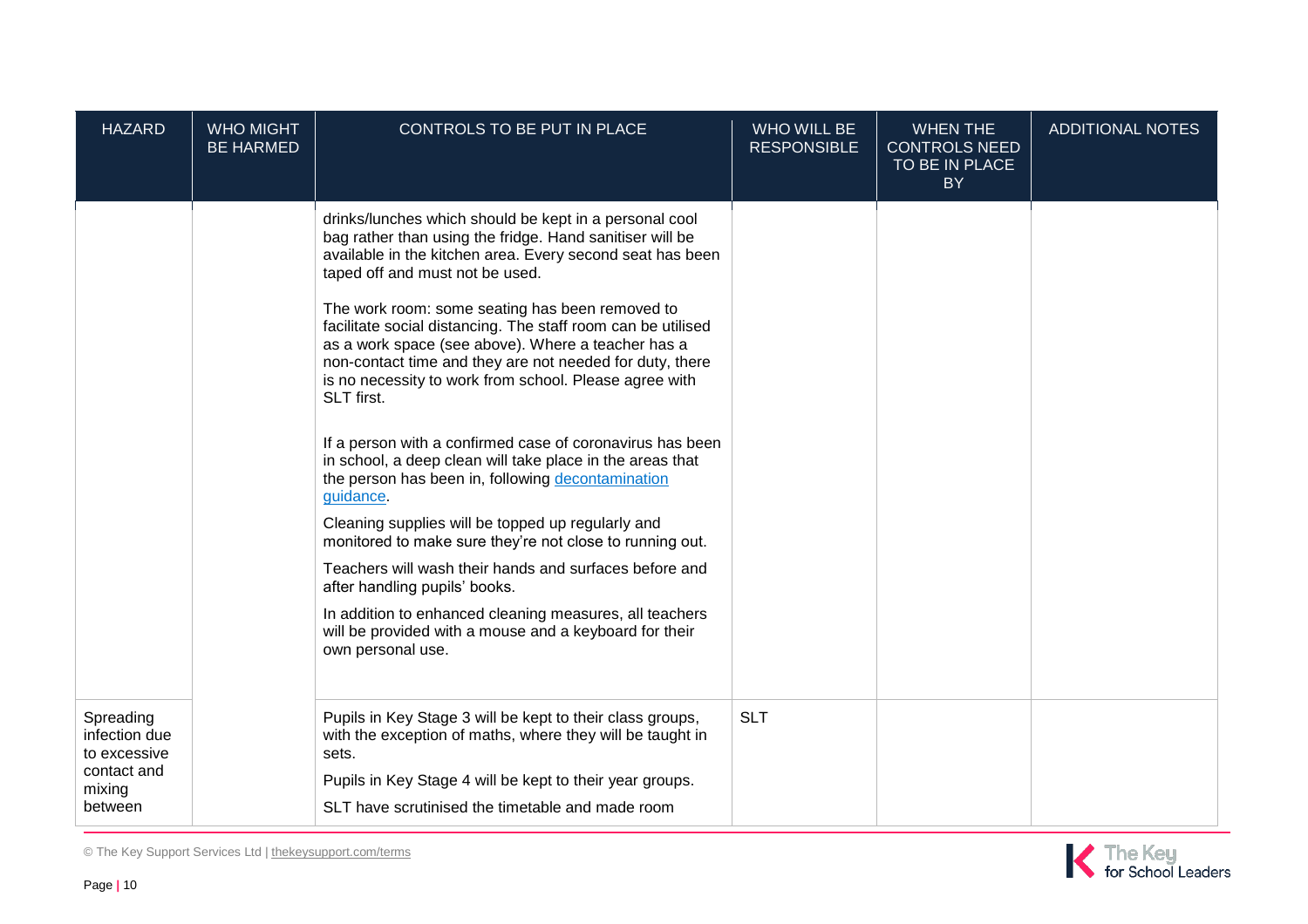| <b>HAZARD</b>                     | <b>WHO MIGHT</b><br><b>BE HARMED</b> | CONTROLS TO BE PUT IN PLACE                                                                                                                                                                                                                                                                                                                                        | WHO WILL BE<br><b>RESPONSIBLE</b> | <b>WHEN THE</b><br><b>CONTROLS NEED</b><br>TO BE IN PLACE<br>BY | <b>ADDITIONAL NOTES</b> |
|-----------------------------------|--------------------------------------|--------------------------------------------------------------------------------------------------------------------------------------------------------------------------------------------------------------------------------------------------------------------------------------------------------------------------------------------------------------------|-----------------------------------|-----------------------------------------------------------------|-------------------------|
| pupils and<br>staff in<br>lessons |                                      | changes to ensure that those who are clinically<br>vulnerable, extremely clinically vulnerable or in other<br>vulnerable groups (e.g. BAME, pregnant, over 50 years of<br>age), are not teaching in the smaller teaching spaces<br>wherever possible.<br>All classrooms will have a 2 metre marking around the                                                     |                                   |                                                                 |                         |
|                                   |                                      | teacher's desk. Where this is not possible a 1 metre+<br>mark has been made.<br>Where pupils are old enough and capable enough, they                                                                                                                                                                                                                               |                                   |                                                                 |                         |
|                                   |                                      | will be taught and reminded to maintain their distance and<br>not touch staff or peers.                                                                                                                                                                                                                                                                            |                                   |                                                                 |                         |
|                                   |                                      | Pupils will be seated side-by-side and facing forwards,<br>where the classroom layout allows it and unnecessary<br>furniture will be moved out of classrooms to allow for this.                                                                                                                                                                                    |                                   |                                                                 |                         |
|                                   |                                      | We will follow the government's <i>guidance</i> for lessons<br>involving drama, singing, chanting, shouting or playing<br>instruments (particularly wind or brass instruments).<br>Larger, well-ventilated rooms will be used and the number<br>of people will be limited to allow for social distancing.                                                          |                                   |                                                                 |                         |
|                                   |                                      | Any background or accompanying music will be kept to<br>levels which don't require teachers or other performers to<br>raise their voices if they don't have to. Microphones will<br>be used to avoid the need for shouting or prolonged<br>periods of loud speaking or singing. Where possible,<br>microphones, instruments or other equipment won't be<br>shared. |                                   |                                                                 |                         |
|                                   |                                      | During music lessons, pupils will be positioned either<br>back-to-back or side-to-side at an appropriate distance.                                                                                                                                                                                                                                                 |                                   |                                                                 |                         |

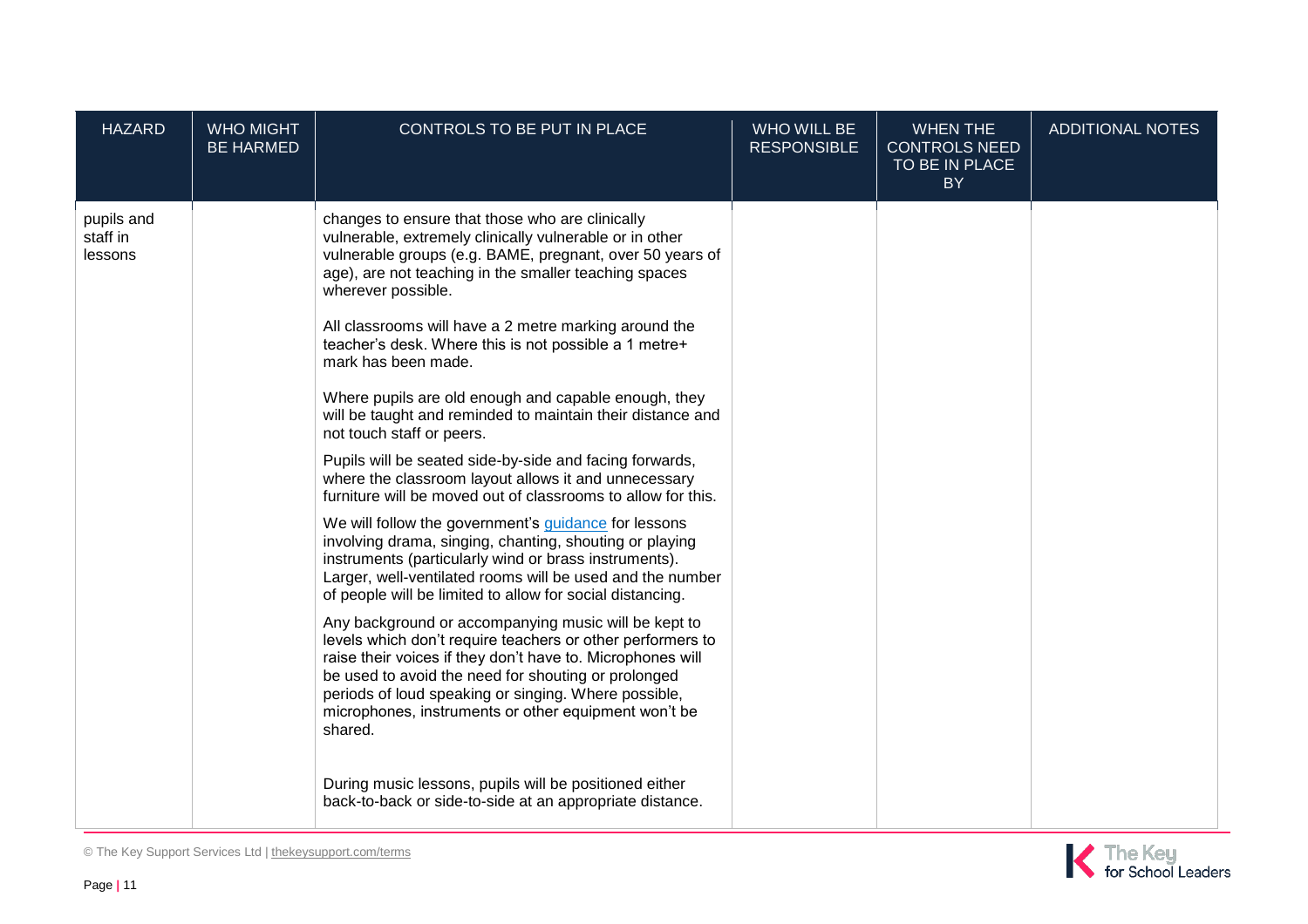| <b>HAZARD</b> | <b>WHO MIGHT</b><br><b>BE HARMED</b> | CONTROLS TO BE PUT IN PLACE                                                                                                                                                                                                                                                                                                                                                                                    | <b>WHO WILL BE</b><br><b>RESPONSIBLE</b> | <b>WHEN THE</b><br><b>CONTROLS NEED</b><br>TO BE IN PLACE<br><b>BY</b> | <b>ADDITIONAL NOTES</b> |
|---------------|--------------------------------------|----------------------------------------------------------------------------------------------------------------------------------------------------------------------------------------------------------------------------------------------------------------------------------------------------------------------------------------------------------------------------------------------------------------|------------------------------------------|------------------------------------------------------------------------|-------------------------|
|               |                                      | For physical activity, we will follow the same guidance for<br>cleaning equipment and grouping pupils as in all areas of<br>the school. Outdoor sports will be prioritised where<br>possible, - where it is not, we'll use large indoor spaces<br>with sufficient ventilation. Distance between pupils will be<br>maximised as much as possible.<br>For team sports, we will follow the return to recreational |                                          |                                                                        |                         |
|               |                                      | team sport framework. For individual sports, we will follow<br>the guidance on the phased return of sport and<br>recreation.                                                                                                                                                                                                                                                                                   |                                          |                                                                        |                         |
|               |                                      | Staff can work across different groups in order to deliver<br>the school timetable, but they will keep their distance from<br>pupils and other staff as much as they can (ideally 2<br>metres apart). This won't always be possible, particularly<br>when working with younger children, but close face-to-<br>face contact will be avoided, and time spent within 1<br>metre will be minimised.               |                                          |                                                                        |                         |
|               |                                      | Any pupils with complex needs or who need close contact<br>care will have the same support as normal as distancing<br>isn't possible here. Staff will be rigorous about hand<br>washing and respiratory hygiene.                                                                                                                                                                                               |                                          |                                                                        |                         |
|               |                                      | Supply teachers, peripatetic teachers and other<br>temporary staff will be told to minimise contact and<br>maintain as much distance as possible from other staff.<br>The number of temporary staff entering the school<br>premises will be kept to a minimum.                                                                                                                                                 |                                          |                                                                        |                         |
|               |                                      | Instrumental lessons with peripatetic staff will take place<br>in large practice rooms in which a minimum of a 2-metre<br>distance between staff and pupils can be kept at all times                                                                                                                                                                                                                           |                                          |                                                                        |                         |

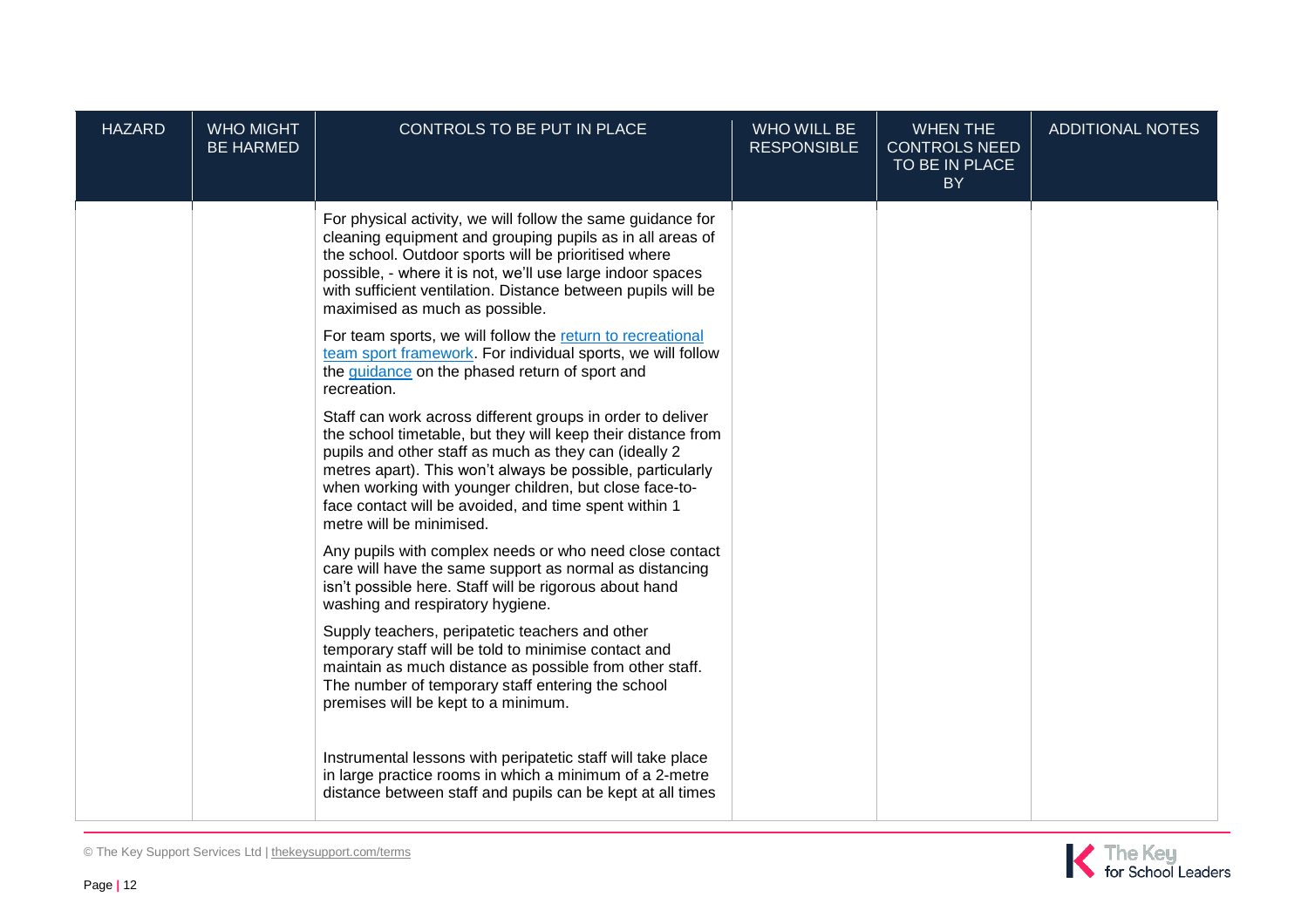| <b>HAZARD</b>                                                                                                                                | <b>WHO MIGHT</b><br><b>BE HARMED</b> | CONTROLS TO BE PUT IN PLACE                                                                                                                                                                                                                                                                                                                                                                                                                                                                                                                                                                                                                                                                                                                                                                                                                                                                                                                                                                                           | WHO WILL BE<br><b>RESPONSIBLE</b> | <b>WHEN THE</b><br><b>CONTROLS NEED</b><br>TO BE IN PLACE<br><b>BY</b> | <b>ADDITIONAL NOTES</b> |
|----------------------------------------------------------------------------------------------------------------------------------------------|--------------------------------------|-----------------------------------------------------------------------------------------------------------------------------------------------------------------------------------------------------------------------------------------------------------------------------------------------------------------------------------------------------------------------------------------------------------------------------------------------------------------------------------------------------------------------------------------------------------------------------------------------------------------------------------------------------------------------------------------------------------------------------------------------------------------------------------------------------------------------------------------------------------------------------------------------------------------------------------------------------------------------------------------------------------------------|-----------------------------------|------------------------------------------------------------------------|-------------------------|
|                                                                                                                                              |                                      | Specialists, therapists, clinicians and other support staff<br>for pupils with SEND should provide interventions as<br>usual. These staff will be advised to be rigorous about<br>hand washing and respiratory hygiene.<br>For those pupils who are extremely clinically vulnerable,<br>are self-isolating or have symptoms of Covid, a blended<br>approach to remote learning will take place within 24<br>hours.                                                                                                                                                                                                                                                                                                                                                                                                                                                                                                                                                                                                    |                                   |                                                                        |                         |
| Spreading<br>infection due<br>to excessive<br>contact and<br>mixing<br>between<br>pupils and<br>staff around<br>and outside of<br>the school |                                      | When inside, pupils will be kept in the same<br>groups/bubbles and be kept separate from other groups<br>where this is practical.<br>During national lockdown, everyone will be asked to put<br>on face coverings when moving around the school, unless<br>they're exempt from wearing one. They will be given<br>instructions about how to put on, remove and<br>store/dispose of face coverings safely.<br>For pupils who routinely attend other settings on a part-<br>time basis, such as an alternative provision setting, the<br>school will work with these other settings to work out a<br>system to keep these pupils safe.<br>Pupil groups will have staggered timetables, including for<br>start and finish times, break and lunch times, and<br>assemblies, to avoid too many pupils being in one place<br>at the same time.<br>Movement around the school site will be kept to a<br>minimum to avoid creating busy corridors. Pupils will all<br>have the same break time, but will be allocated an area | <b>SLT</b>                        |                                                                        |                         |

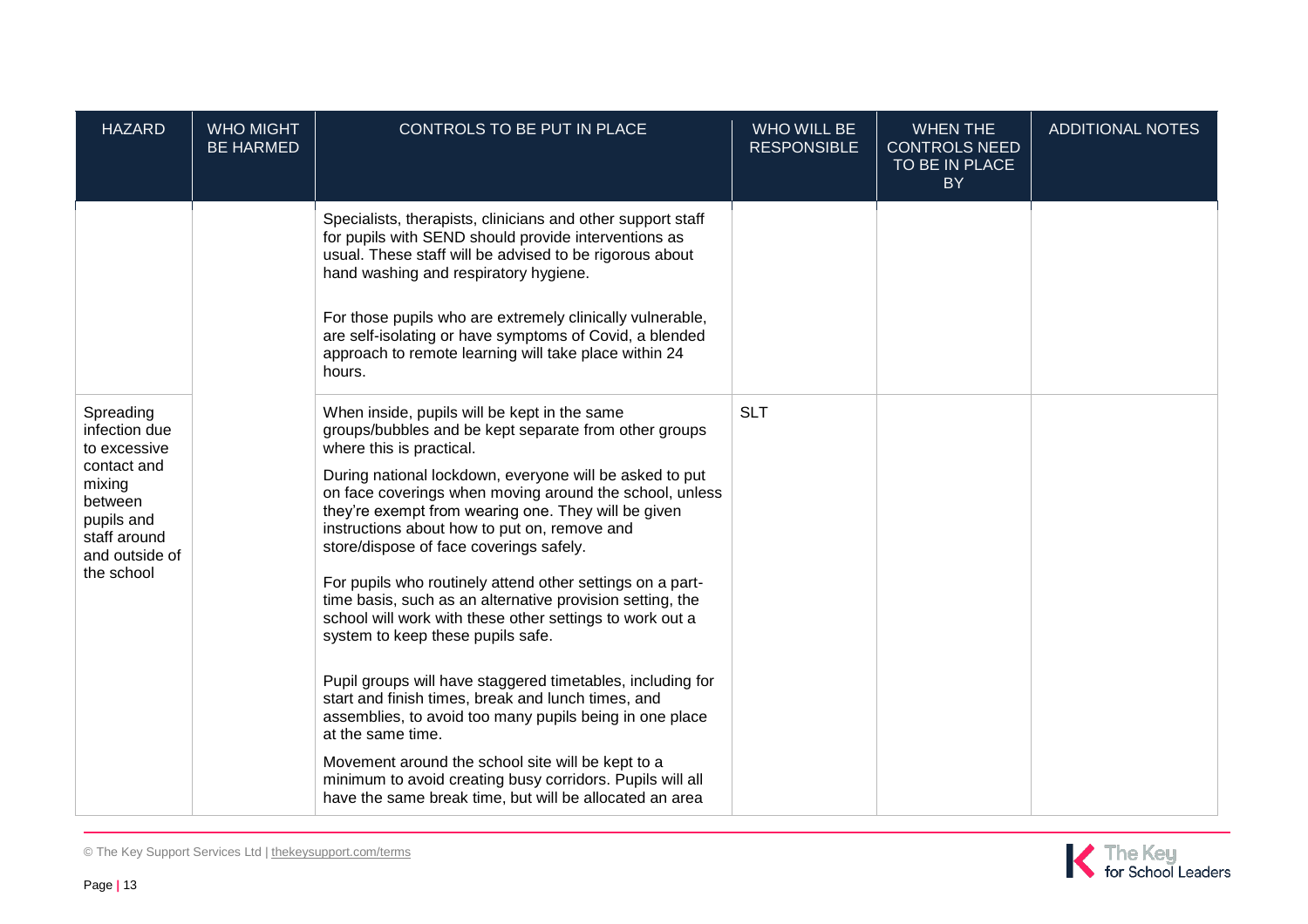| <b>HAZARD</b> | <b>WHO MIGHT</b><br><b>BE HARMED</b> | CONTROLS TO BE PUT IN PLACE                                                                                                                                                                                                                               | <b>WHO WILL BE</b><br><b>RESPONSIBLE</b> | <b>WHEN THE</b><br><b>CONTROLS NEED</b><br>TO BE IN PLACE<br><b>BY</b> | <b>ADDITIONAL NOTES</b> |
|---------------|--------------------------------------|-----------------------------------------------------------------------------------------------------------------------------------------------------------------------------------------------------------------------------------------------------------|------------------------------------------|------------------------------------------------------------------------|-------------------------|
|               |                                      | depending on their bubble. Movement around the school<br>site will be kept to a minimum.                                                                                                                                                                  |                                          |                                                                        |                         |
|               |                                      | Pupils will be supervised at all times to ensure mixing<br>between groups doesn't occur, and they will be reminded<br>about the rules throughout the day.                                                                                                 |                                          |                                                                        |                         |
|               |                                      | Rooms will be accessed directly from outside where<br>possible, and corridors will have floor markings to<br>encourage social distancing.                                                                                                                 |                                          |                                                                        |                         |
|               |                                      | Each year group will be allocated a separate entrance/<br>stairwell to use.                                                                                                                                                                               |                                          |                                                                        |                         |
|               |                                      | All shared rooms, such as the dining area, will be cleaned<br>between each use.                                                                                                                                                                           |                                          |                                                                        |                         |
|               |                                      | Toilet use will be managed to avoid crowding. During<br>lessons, staff will only allow one pupil at a time to go to<br>the toilet if students ask to go. At break and lunch time,<br>staff on duty will supervise toilets appropriately.                  |                                          |                                                                        |                         |
|               |                                      | Staff use of staff rooms and offices will be staggered to<br>limit occupancy.                                                                                                                                                                             |                                          |                                                                        |                         |
|               |                                      | Where possible, clinically vulnerable members of staff,<br>including those who are pregnant, should be allocated<br>outside duties where the risk of transmission is reduced.                                                                             |                                          |                                                                        |                         |
|               |                                      | Visitors to the site, such as contractors, will have<br>guidance on physical distancing and hygiene explained to<br>them on or before arrival. Visits will happen outside of<br>school hours wherever possible. A record will be kept of<br>all visitors. |                                          |                                                                        |                         |
|               |                                      | Non-overnight domestic educational visits can take place<br>in the same pupil groups, but only subject to a separate                                                                                                                                      |                                          |                                                                        |                         |

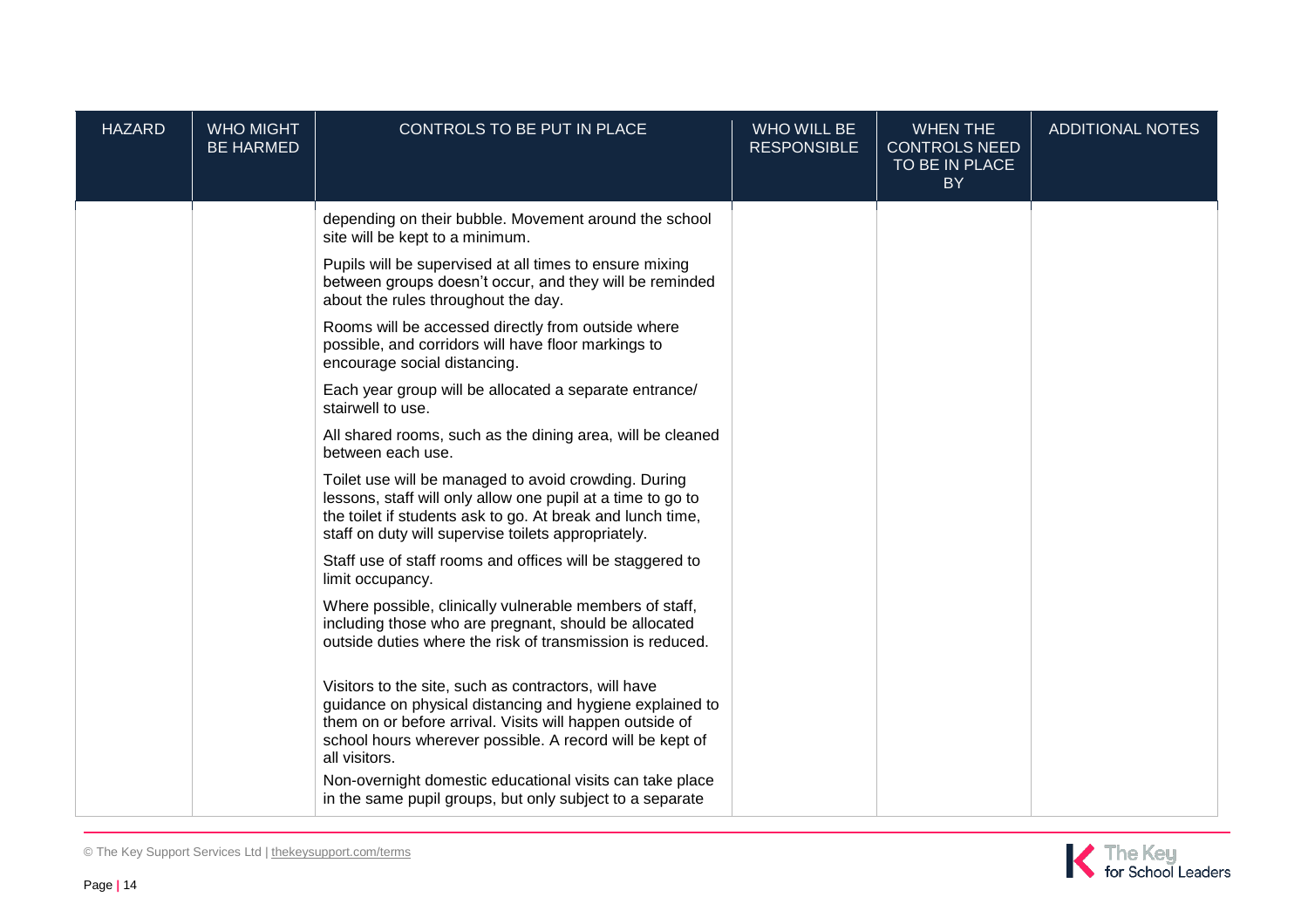| <b>HAZARD</b>                                                          | <b>WHO MIGHT</b><br><b>BE HARMED</b> | CONTROLS TO BE PUT IN PLACE                                                                                                                                                                                                           | <b>WHO WILL BE</b><br><b>RESPONSIBLE</b> | <b>WHEN THE</b><br><b>CONTROLS NEED</b><br>TO BE IN PLACE<br>BY | <b>ADDITIONAL NOTES</b> |
|------------------------------------------------------------------------|--------------------------------------|---------------------------------------------------------------------------------------------------------------------------------------------------------------------------------------------------------------------------------------|------------------------------------------|-----------------------------------------------------------------|-------------------------|
|                                                                        |                                      | risk assessment that considers the coronavirus measures<br>in place at the destination.                                                                                                                                               |                                          |                                                                 |                         |
| Spreading<br>infection due<br>to the school<br>environment             |                                      | Checks to the premises will be done to make sure the<br>school is up to health and safety standards before<br>opening in September.                                                                                                   | Site Team                                |                                                                 |                         |
|                                                                        |                                      | Fire, first aid and emergency procedures will be reviewed<br>to make sure they can still be followed with limited staff<br>and changes to how the school space is being used.                                                         |                                          |                                                                 |                         |
|                                                                        |                                      | Areas in use will be well ventilated by opening windows or<br>using ventilation units. Doors will be propped open, where<br>fire safety and safeguarding wouldn't be compromised.                                                     |                                          |                                                                 |                         |
|                                                                        |                                      | The use of lifts will be avoided unless essential.                                                                                                                                                                                    |                                          |                                                                 |                         |
|                                                                        |                                      | Lidded bins will be provided in classrooms and other key<br>locations to dispose of tissues and any other waste.                                                                                                                      |                                          |                                                                 |                         |
|                                                                        |                                      | Outdoor space will be used for exercise and breaks, and<br>for education where possible.                                                                                                                                              |                                          |                                                                 |                         |
| Spreading<br>infection due<br>to excessive<br>contact and<br>mixing in |                                      | Where possible, all meetings will be conducted by<br>telephone or using video conferencing. This includes<br>meetings with staff, parents/carers, visitors and<br>governors.<br>Where this isn't possible, essential meetings will be | All Staff                                |                                                                 |                         |
| meetings                                                               |                                      | conducted in a room large enough to allow for social<br>distancing.                                                                                                                                                                   |                                          |                                                                 |                         |
| Individuals                                                            |                                      | While Bedford remains in tier 2 high alert, in line with                                                                                                                                                                              | <b>SLT</b>                               |                                                                 |                         |



© The Key Support Services Ltd | [thekeysupport.com/terms](https://thekeysupport.com/terms-of-use)